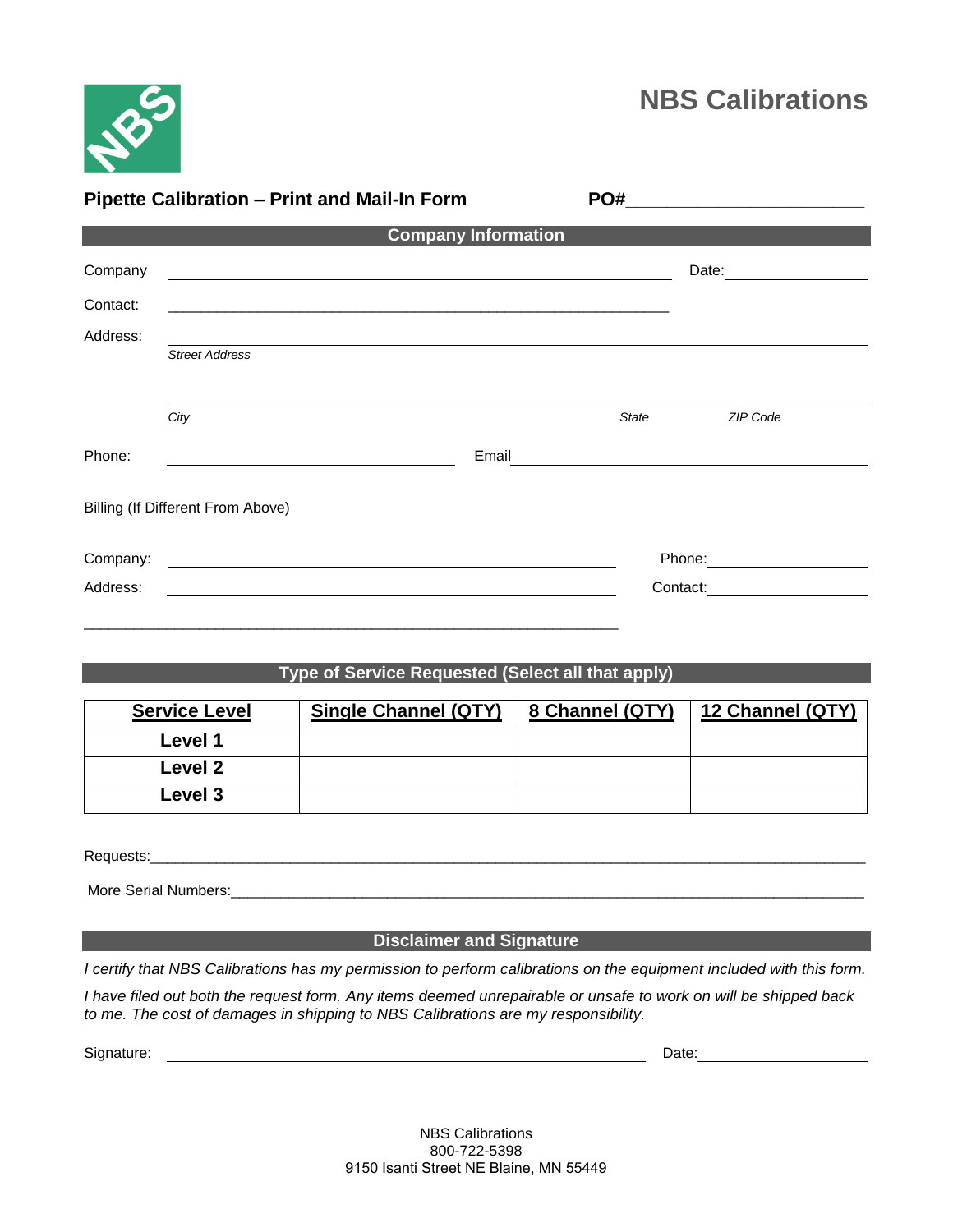# **Levels**

## **Level 1**

Simple Pass/Fail Documentation provided. 5 Readings at 10% and 100% nominal capacity.

Preventative Maintenance completed on each pipette including cleaning and lubricating. New seals and O-rings as needed.

# **Level 2** (Most Popular)

Standard Calibrations Certificate for each pipette. 7 readings at 10%, 50% and 100% nominal capacity.

"As Found" and "As Left" data provided. Preventative Maintenance completed on each pipette including cleaning and lubricating. New seals and O-rings as needed.

### **Level 3**

A NIST Traceable A2LA Calibration Certificate provided. 10 Readings at 10%, 50% and 100% of nominal capacity. "As Found" and "As Left" data provided. Uncertainty data and CV data provided. Preventative Maintenance completed on each pipette including cleaning and lubricating. New seals and O-rings as needed.